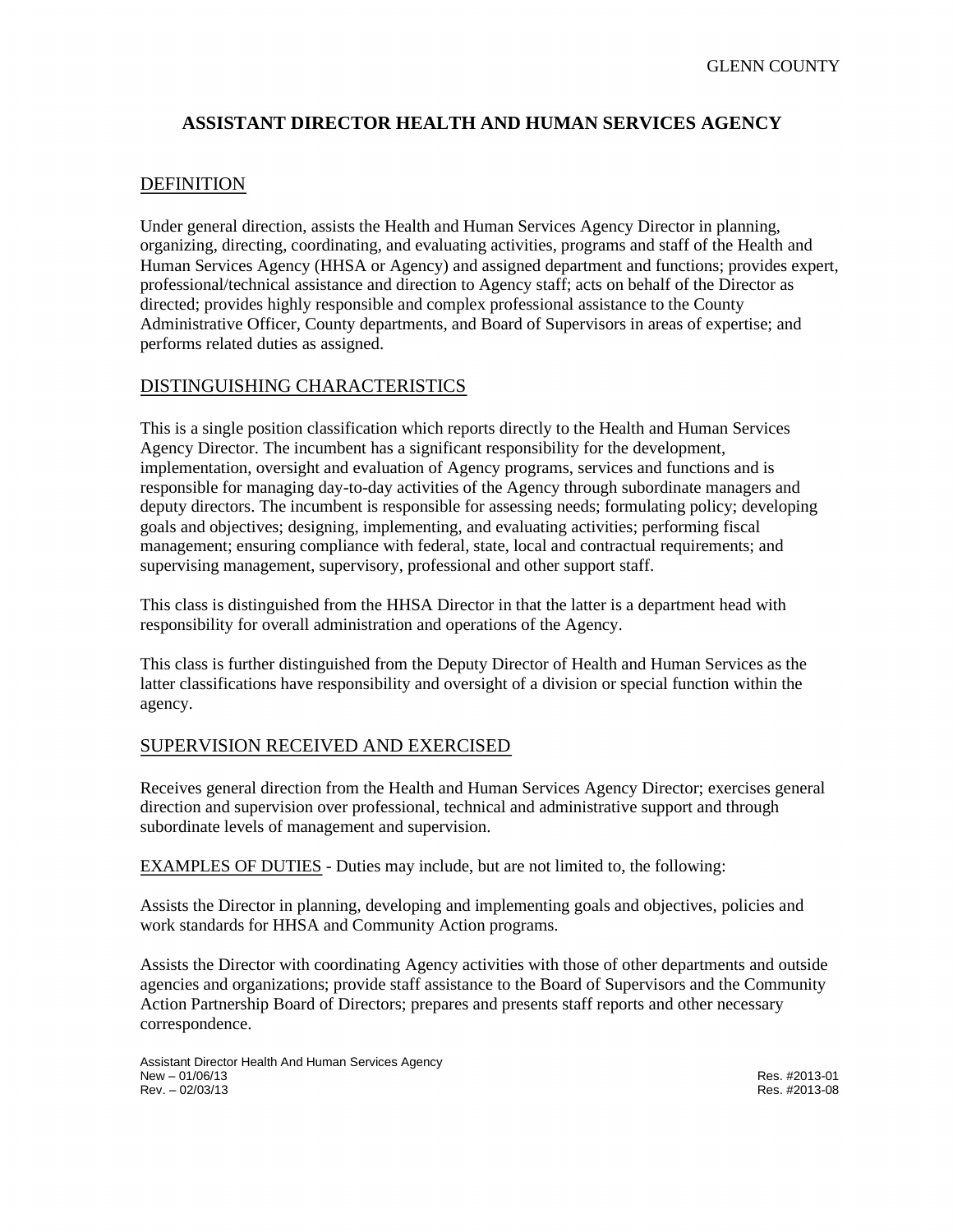Assists the Director to promote and maintain positive relationships and positive community image.

Responds to and resolve difficult and sensitive citizen inquiries and complaints.

Conducts and integrates functions and activities of assigned programs; develops standards and methods for measurement and evaluation of activities and work performance.

Assists the Director in program planning and the development of associated budgets; confers with subordinates in planning, preparing, and monitoring budgets; identifies program funding sources and prepares or directs the preparation of grant applications and other proposals to secure funding.

Assists the Director in planning, organizing, directing, coordinating, and evaluating activities and programs of the Agency and Community Action Department to ensure compliance with all applicable laws and regulations, and integrate services to promote a trauma-informed and whole person approach.

Reviews and analyzes pending and newly adopted legislation affecting Agency operations, apprises others as necessary, and recommends appropriate policy and program changes; coordinates implementation of approved changes.

Oversees the development and implementation of management improvements and practices to ensure achievement of Agency goals and objectives.

Assesses the needs of the Agency, County, and community and evaluates the effectiveness of existing programs and functions; coordinates operational changes, organizational development, new program implementation, or modifications of existing programs as needed.

Consults with other County departments and outside agencies in problem resolution, program development, and other services and activities involving mutual clients and interests.

Directs the selection, supervision and work evaluation of assigned staff and provides for their training and development; conducts or supports personnel investigations, as appropriate; makes recommendations regarding discipline as needed; implements approved disciplinary actions.

Direct staff responsible for preparation and administration of Federal and state grants and loans; confer with federal, state and local agencies to ensure compliance with applicable rules and regulations.

Fosters operational effectiveness by facilitating coordination and cooperation within and between fiscal, administrative, and program areas and functions in the Agency, as well as with other County departments, contract agencies and service providers.

Ensures and oversees the County's compliance with performance and reporting requirements established by grants and other agreements, as well as local, state, and federal laws, regulations, and mandates

Prepares or reviews administrative, fiscal, and technical reports; prepares or directs preparation of information for the Director, County Administrative Office, Board of Supervisors, commissions, and state, federal, or other agencies.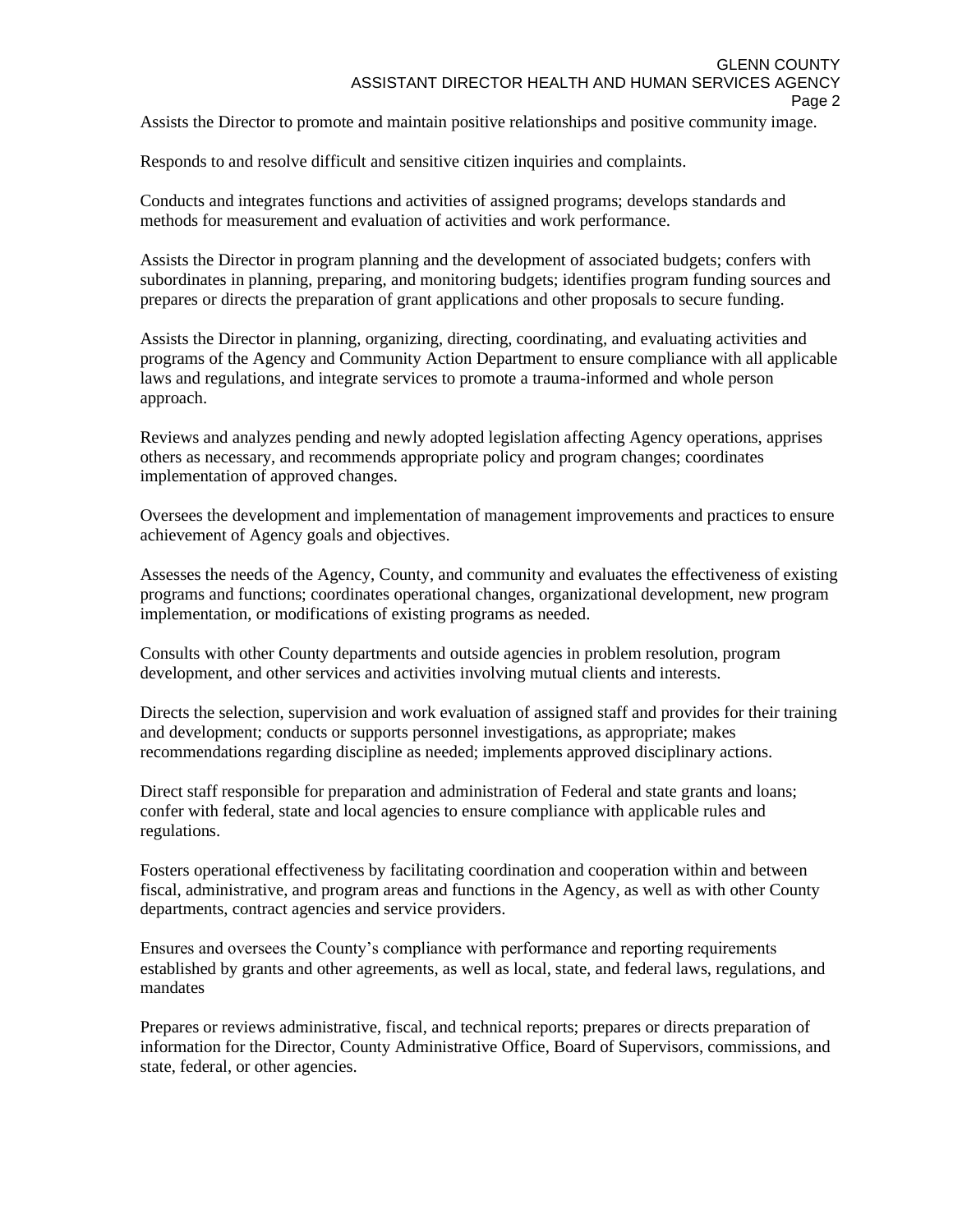Represents the Agency and County at regular state and regional meetings; attends local meetings of community groups; participates on a variety of interagency committees.

Serves on behalf of the Director as directed.

Performs related duties as assigned.

### QUALIFICATIONS

Knowledge of:

Organizational and management practices as applied to the analysis and evaluation of programs, policies and operational needs.

Public agency budget development, contract administration, agency-wide administrative practices, and general principles related to the functions.

Technical, legal, financial, and public relations problems associated with the management of HHSA programs.

Applicable federal, state, and local laws, codes, and regulations affecting all divisions and functions of HHSA.

Recent developments, current literature and sources of information regarding behavioral health, public health, social services, job development and training, housing and state and federal grant administration and financing.

Principles, practices, and current trends in delivery of health and human services programs and services.

Principles and techniques for working with groups and fostering effective team interaction to ensure teamwork is conducted smoothly.

Standards of practice for health and human services organizations and quality improvement/quality management functions.

Techniques for providing a high level of customer service by effectively dealing with the public, vendors, contractors, and County staff.

Principles and practices of program management, including design, development, proposal writing, securing funding, planning, monitoring, evaluating performance and outcomes, quality control, fiscal management, and administration.

Modern equipment and communication tools used for business functions and program, project, and task coordination.

Computers and software programs (e.g., Microsoft software packages) to conduct, compile, and/or generate documentation.

Ability to: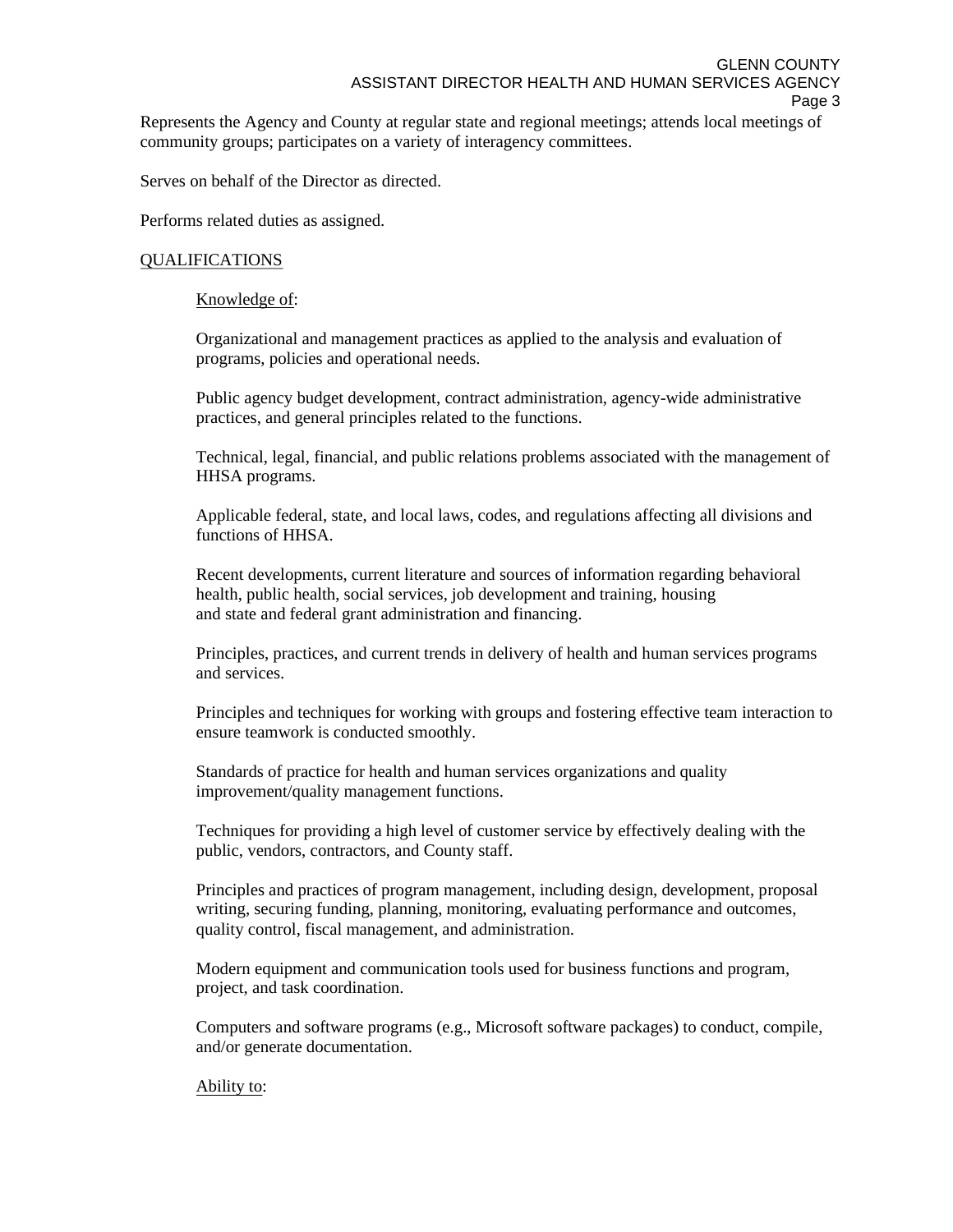Develop and implement goals, objectives, policies, procedures, work standards, and internal controls for HHSA.

Provide administrative and professional leadership and direction for HHSA and the County.

Prepare and administer large and complex budgets; allocate limited resources in a cost effective manner.

Interpret, apply, and ensure compliance with federal, state, and local policies, procedures, laws, and regulations relevant to HHSA.

Plan, organize, direct, and coordinate the work of management, supervisory, professional, and technical, and administrative support personnel; delegate authority and responsibility.

Select, train, develop, and evaluate the work of staff and training staff in work procedures.

Research, analyze, and evaluate new service delivery methods, procedures, and techniques.

Effectively administer special projects with contractual agreements and ensure compliance with stipulations; effectively administer a variety of County programs and administrative activities.

Conduct effective negotiations and effectively represent the Agency and the County in meetings with governmental agencies; community groups; various business, professional, regulatory, and legislative organizations; and in meetings with individuals.

Utilize statistical and demographic information and data to determine cultural patterns influencing health and human services needs and practices.

Recommend comprehensive policy and programs based upon Agency, County, and community needs, available resources, and overall County priorities and policies.

Identify program funding sources, and prepare or direct preparation of grant applications, other proposals, contracts, and budgets.

Analyze complex problems, evaluate alternatives, make sound judgments and recommendations, and adopt effective courses of action.

Interpret, explain and apply appropriate laws, rules, regulations, programs, and procedures.

Plan, coordinate, implement, and evaluate the effectiveness of Agency programs and functions.

Effectively use computer systems, software applications, and modern business equipment to perform a variety of work tasks.

Use tact, initiative, prudence, and independent judgment within general policy, procedural, and legal guidelines.